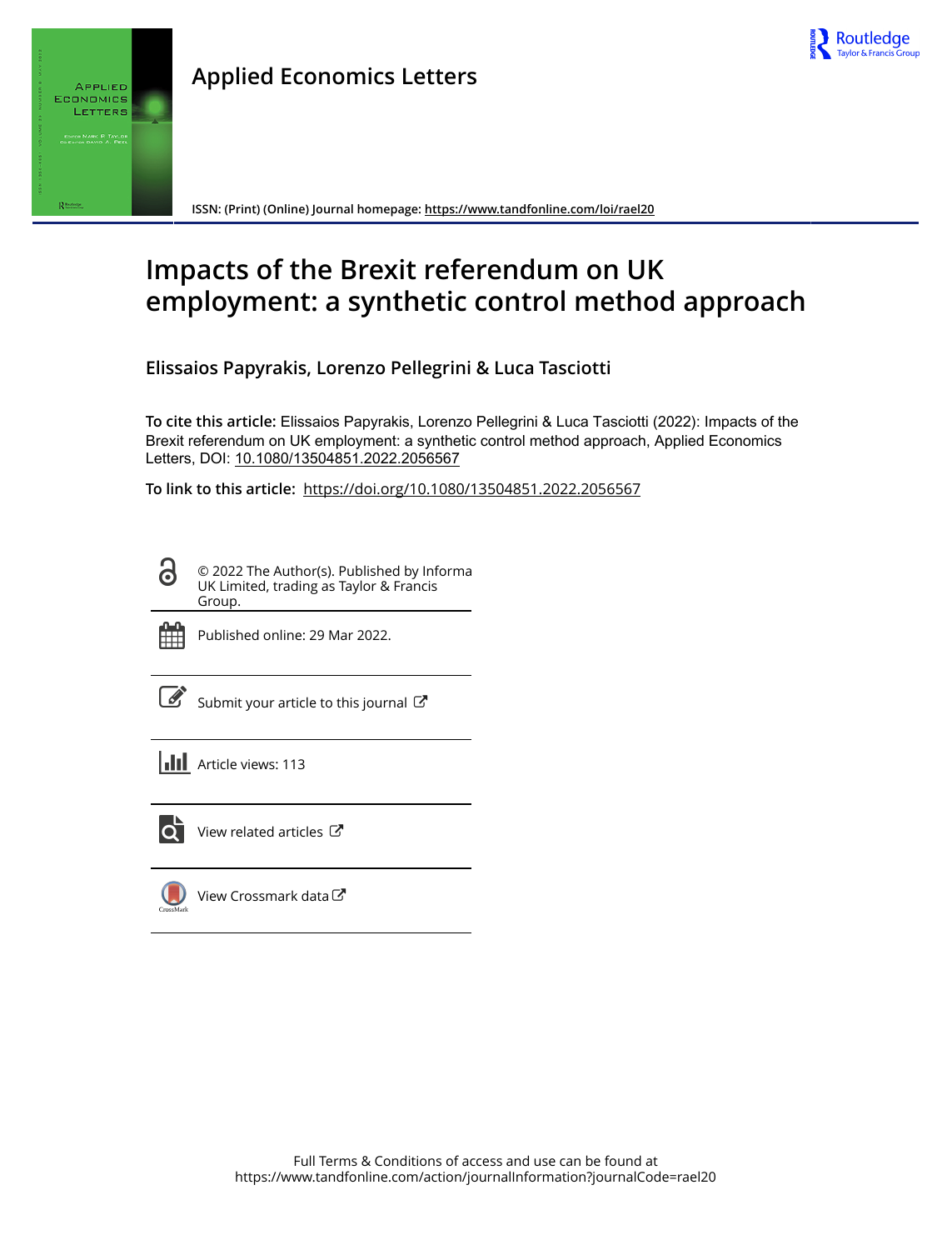#### ARTICLE

**a** OPEN ACCESS **a** Check for updates

Routledge Taylor & Francis Group

# **Impacts of the Brexit referendum on UK employment: a synthetic control method approach**

#### Elis[sa](#page-1-0)ios Papyrakis<sup>a</sup>, Lorenzo Pellegrini<sup>a</sup> and Luca Tasciotti<sup>[b](#page-1-0)</sup>

<span id="page-1-0"></span><sup>a</sup>International Institute of Social Studies (ISS), Erasmus University Rotterdam, Rotterdam, The Netherlands; <sup>b</sup>Department of Economics and International Business, The University of Greenwich London, United Kingdom

#### **ABSTRACT**

We estimate the impact of the 2016 Brexit referendum on the UK (un-)employment rate up to January 2020 by comparing the observed performance of the indicators in the UK with those of a synthetic control. The decline in the UK unemployment rate recorded after the referendum mimics the trend of the synthetic indicator and, similarly, the increase in UK employment follows the trend of the synthetic control. Overall, we find that the Brexit referendum has had little effect on the UK (un-)employment rate.

#### **KEYWORDS**

Unemployment; impact evaluation; synthetic analysis; European Union; United Kingdom

**JEL CLASSIFICATION**  E24; J64

### **I. Introduction**

On 23 June 2016, the United Kingdom electorate decided that the UK would leave the European Union (EU). The surprising outcome of the Brexit referendum was the culmination of a bitter political campaign between 'Leavers' and 'Remainers'. In particular, there have been accusations to both camps of misleading the voters regarding the way Brexit would pan out and its socio-economic implications. Of particular concern for the 'Remain camp' were economic impacts due to protracted uncertainty and restricted access to the EU's single market. Remainers also stressed the geopolitical security implications arising from a 'divorce' from strategic (and geographically proximate) allies. On the positive side, the proponents of the 'Leave camp' emphasized the increased policy space and the return of sovereignty that the UK citizens would gain, coupled with the liberation of the UK from the yoke of Brussels bureaucracy.

Independently of ex-ante expectations and predictions, Brexit constituted a (potentially consequential) policy experiment and a unicum since no other country to date has left the EU. Several estimates of the economic consequences of the decision to leave exist. These include estimates of economic costs of Brexit in terms of GDP loss (Born et al., [2019;](#page-4-0) Fetzer and Wang [2020](#page-4-1)) and the impact on foreign direct investment towards the UK (Simionescu [2018\)](#page-4-2) and on its financial markets (Opatrny [2021](#page-4-3)) and labour productivity

<span id="page-1-4"></span>(Farid [2020\)](#page-4-4). However, no study has applied impact evaluation techniques focusing on employment. We apply the Synthetic Control Method (SCM), which is particularly apt to study and quantify the impact of single major events (as in the case of significant policy decisions); we do this in the context of the Brexit referendum in order to estimate the difference that the 2016 Brexit referendum made on UK employment in the short term. The issue of unemployment is particularly salient since, apart from being an important factor for social and individual well-being, some of the arguments made for and against Brexit focused precisely on the impacts that leaving the EU would have on jobs (Mortiaux [2018\)](#page-4-5).

#### <span id="page-1-6"></span>**II. The synthetic control method**

<span id="page-1-8"></span><span id="page-1-5"></span><span id="page-1-2"></span><span id="page-1-1"></span>We are making use of SCM to discern and quantify the effect of the Brexit referendum on UK employment. SMC is a statistical technique gaining increasing popularity in the field of impact evaluation, given its potential to attribute impacts to specific interventions (see Abadie, Diamond, and Hainmueller [2010](#page-4-6); Abadie and Gardeazabal [2003](#page-4-7); Kahane and Sannicandro [2019](#page-4-8); López-Cazar, Papyrakis, and Pellegrini [2020;](#page-4-9) Pellegrini, Tasciotti, and Spartaco [2021\)](#page-4-10). SCM is a data-driven technique that constructs synthetic comparative units via combining other sample units (typically referred to as 'donors' or 'donor pool') that

<span id="page-1-9"></span><span id="page-1-7"></span><span id="page-1-3"></span>**CONTACT** Lorenzo Pellegrini @pellegrini@iss.nl **D**International Institute of Social Studies (ISS), Erasmus University Rotterdam, Rotterdam, The Netherlands © 2022 The Author(s). Published by Informa UK Limited, trading as Taylor & Francis Group.

This is an Open Access article distributed under the terms of the Creative Commons Attribution-NonCommercial-NoDerivatives License (http://creativecommons.org/licenses/by-ncnd/4.0/), which permits non-commercial re-use, distribution, and reproduction in any medium, provided the original work is properly cited, and is not altered, transformed, or built upon in any way.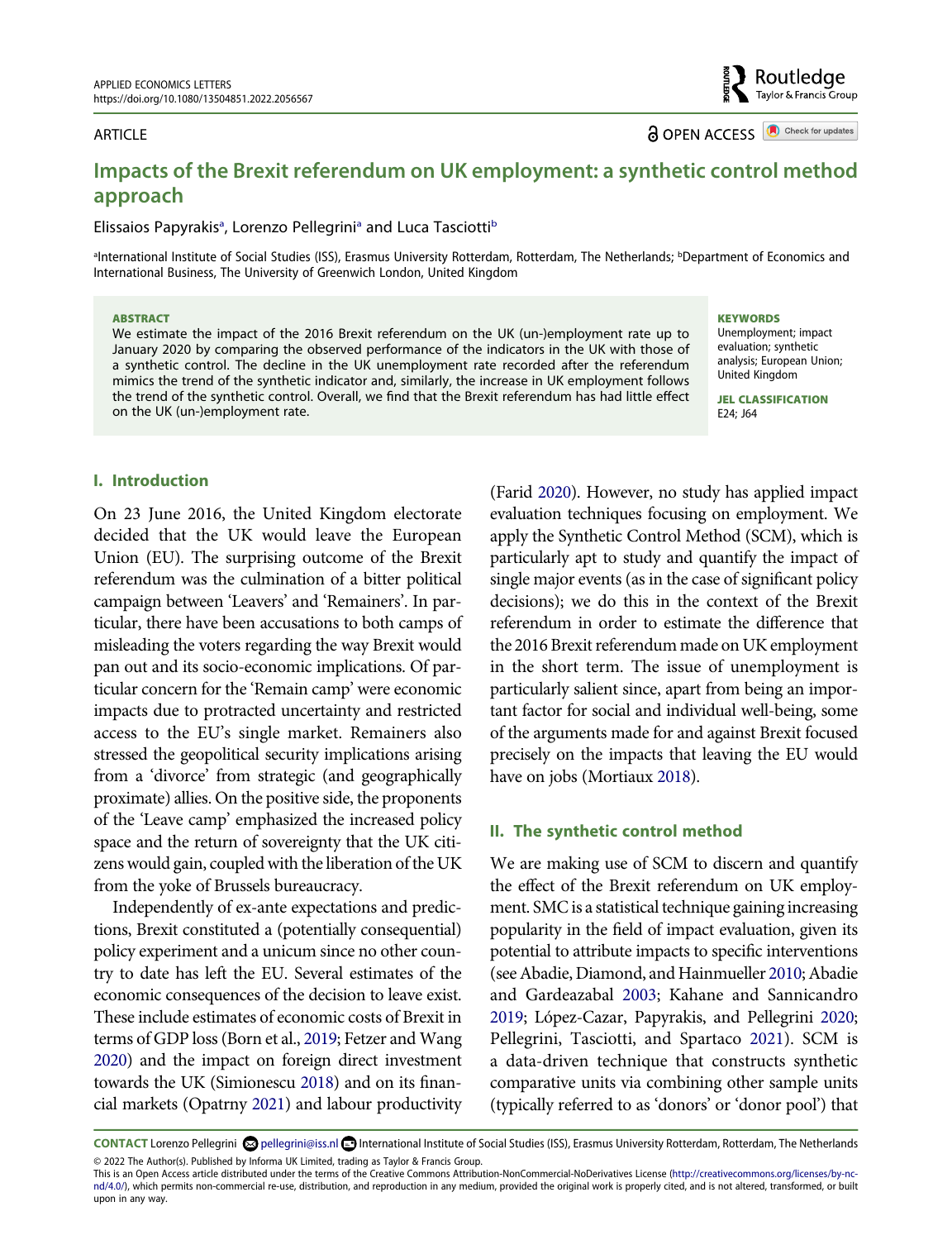did not experience the same treatment. The intervention here is the referendum to withdraw from the EU. The synthetic unit is constructed with an optimal combination of donor weights (based on an algorithm) that minimize the distance (the root mean squared of the prediction error) for a specific outcome variable – (un)employment, in our case – between the treated unit (that experiences the intervention) and its corresponding synthetic unit. This is formally presented in Equation (1), where *X* corresponds to the labour-market outcome variable, *m* indicates the number of donor countries (ranging between 1 and *n*) and *W* is an  $(m \times 1)$  vector of non-negative weights which sum to one.

$$
min(X_{UK} - \sum_{m=1}^{n} X_m W)^2 subject to w_m \ge 0 \quad (1)
$$

For our analysis, SCM produces a synthetic control unit that imitates the (un)employment patterns of the UK economy before the intervention (i.e. prior to the 2016 Brexit referendum). Any deviations (in (un) employment) in the aftermath of the intervention can then be attributed to the treatment, and their statistical significance is typically derived through expost tests. The estimated gaps between the UK and its synthetic counterpart approximate how the two indicators on the UK labour market would have performed – had the 2016 referendum not been in favour of leaving the EU – by using the estimated synthetic values as a counterfactual.

#### **III. Data**

We make use of the SCM to estimate the effect of Brexit-related uncertainty on two labour-market indicators for the UK, namely the unemployment rate (monthly series) and the employment rate (yearly series). Our donor pool consists of 27 OECD countries, for which complete time-series data exist for our labour-market outcome variables (see Appendix 1). Our period of analysis is between January 2012 and January 2020 for the monthly unemployment series and between 2008 and 2019 for the yearly employment series. Data comes from the Eurostat database . [1](#page-2-0) Our analysis uses a list of predictors to construct the synthetic control unit [\(Table 1\)](#page-2-1); the predictor

<span id="page-2-1"></span>

|  |  |  |  | Table 1. List of covariates used. |  |
|--|--|--|--|-----------------------------------|--|
|--|--|--|--|-----------------------------------|--|

| Unemployment, monthly rate<br>(in %)                                           | Yearly employment for those<br>aged 20-64 (in %)          |
|--------------------------------------------------------------------------------|-----------------------------------------------------------|
| Lagged unemployment, monthly rate (in<br>$\%$                                  | Lagged yearly employment for<br>those aged $20-64$ (in %) |
| Part-time employment and temporary<br>contracts (in logs)                      | Tertiary education (levels 5-8)<br>(in %)                 |
| Wage-adjusted labour productivity (in<br>$\%$                                  | Population (in logs)                                      |
| Average personnel cost in the<br>manufacturing industry (in thousand<br>euros) |                                                           |
| General government gross debt (as % of<br>the GDP)                             |                                                           |

Notes: Authors' calculation using Eurostat (2021) data.

<span id="page-2-4"></span><span id="page-2-2"></span>variables have been identified based on their ability to forecast the time evolution of the un(employment) outcome variables in the pre-Brexit referendum period and the best pre-intervention match between the synthetic and treated units. In line with earlier synthetic control analyses (e.g. see Ando [2015;](#page-4-11) Villar and Papyrakis [2017\)](#page-4-12), we also include lagged (preintervention) values of the dependent variables in the list of their covariates, as this controls for unobservable characteristics and helps to produce a betterfitting pre-intervention model.

#### **IV. Analysis**

<span id="page-2-3"></span>[Figure 1](#page-3-0) shows how the monthly unemployment UK indicator behaves vis-à-vis the synthetic one in the period between January 2012 and January 2020 (the estimated weights per donor country are presented in Appendix 1); we interrupt the analysis before the Covid-19 pandemic since it created an exogenous shock that affected OECD countries differently at different points in time, potentially creating confounding effects. The black vertical line indicates the time of the intervention (namely, June 2016 when the Brexit referendum took place). The small difference between the preintervention values for the observed and synthetic series signifies a good pre-intervention fit for our synthetic control model (with the difference being smaller than 7.5% of the average unemployment rate, see also Bonander, Humphreys, and Degli Esposti [2021\)](#page-4-13). In the aftermath of the Brexit referendum, the UK unemployment appears to be consistently higher in relation to the synthetic unit; the gap also seems to widen over time although it

<span id="page-2-0"></span><sup>1.</sup>For more information on the Eurostat database, visit the following website <https://ec.europa.eu/eurostat/data/database> (lastly accessed the 22/03/2022).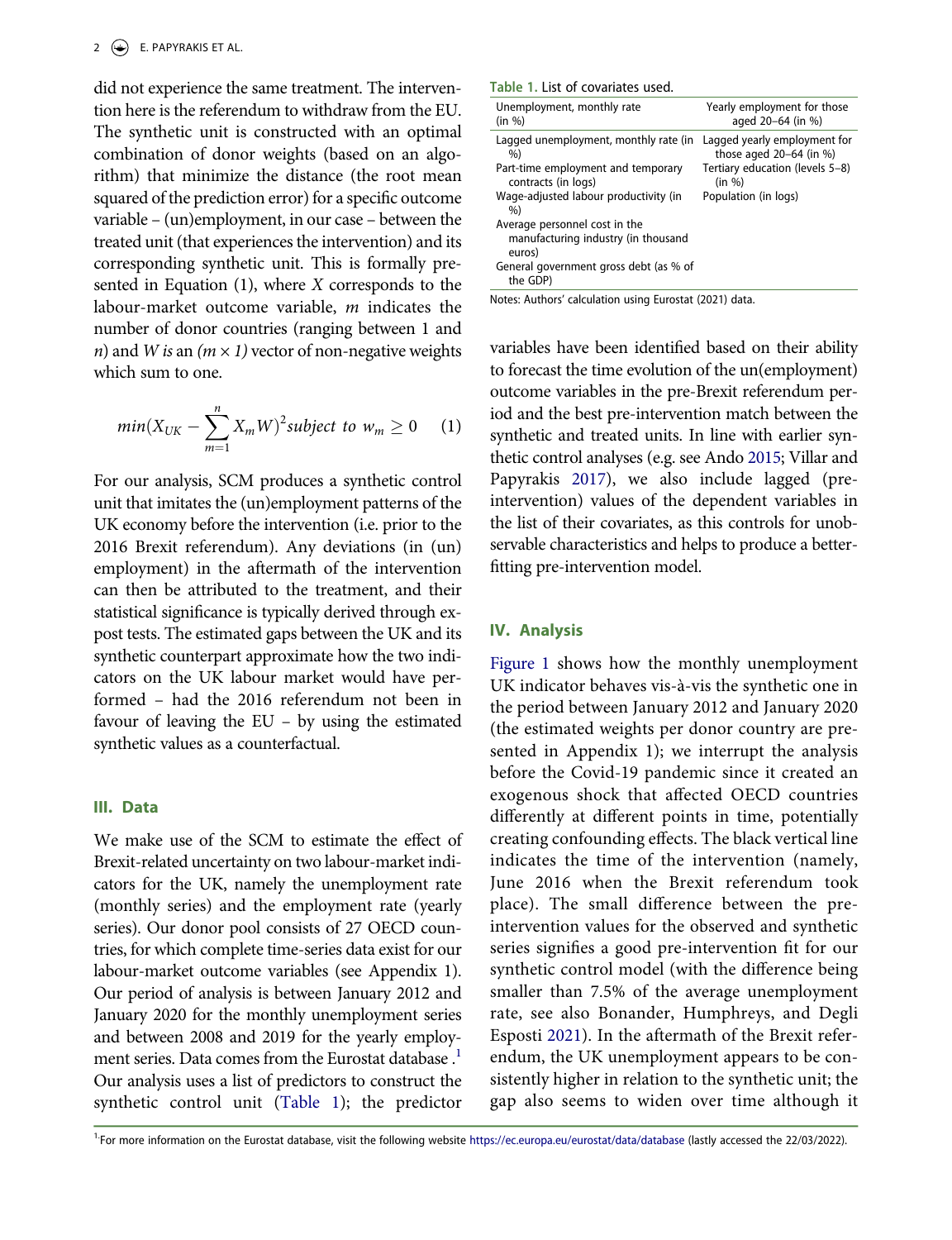<span id="page-3-0"></span>

**Figure 1.** Unemployment rate (monthly), 2012–2020, observed and synthetic control. Notes: Authors' calculation using Eurostat (2021) data.

remains modest, close to approximately half a percentage point (of additional unemployment) about a year later. The statistical inference suggests that this moderately sized gap between observed and synthetic control unemployment is insignificant. This is based on placebo tests that replicate the exact synthetic control exercise for each of the donor pool countries; the calculated *p*-values correspond to the share of donor countries that have an estimated effect at least as large as to the one of the UK economy.

[Figure 2](#page-3-1) presents the actual and synthetic values for yearly employment between 2008 and 2019 for those aged 20–64 (donor weights are again presented in Appendix 1). Results are largely in line with [Figure 1](#page-3-0) but less pronounced. The British labour market could be marginally underperforming when compared to the synthetic unit. The gap is small (less than half a percentage point) and is not statistically significant (the placebo graphs and the *p*-values of the statistical inference are available from the authors upon request).

<span id="page-3-1"></span>

**Figure 2.** Employment rate (yearly) 2008–2019, observed and synthetic control. Notes: Authors' calculation using Eurostat (2021) data. The employment rate refers to citizens in the 20–64-year-old category.